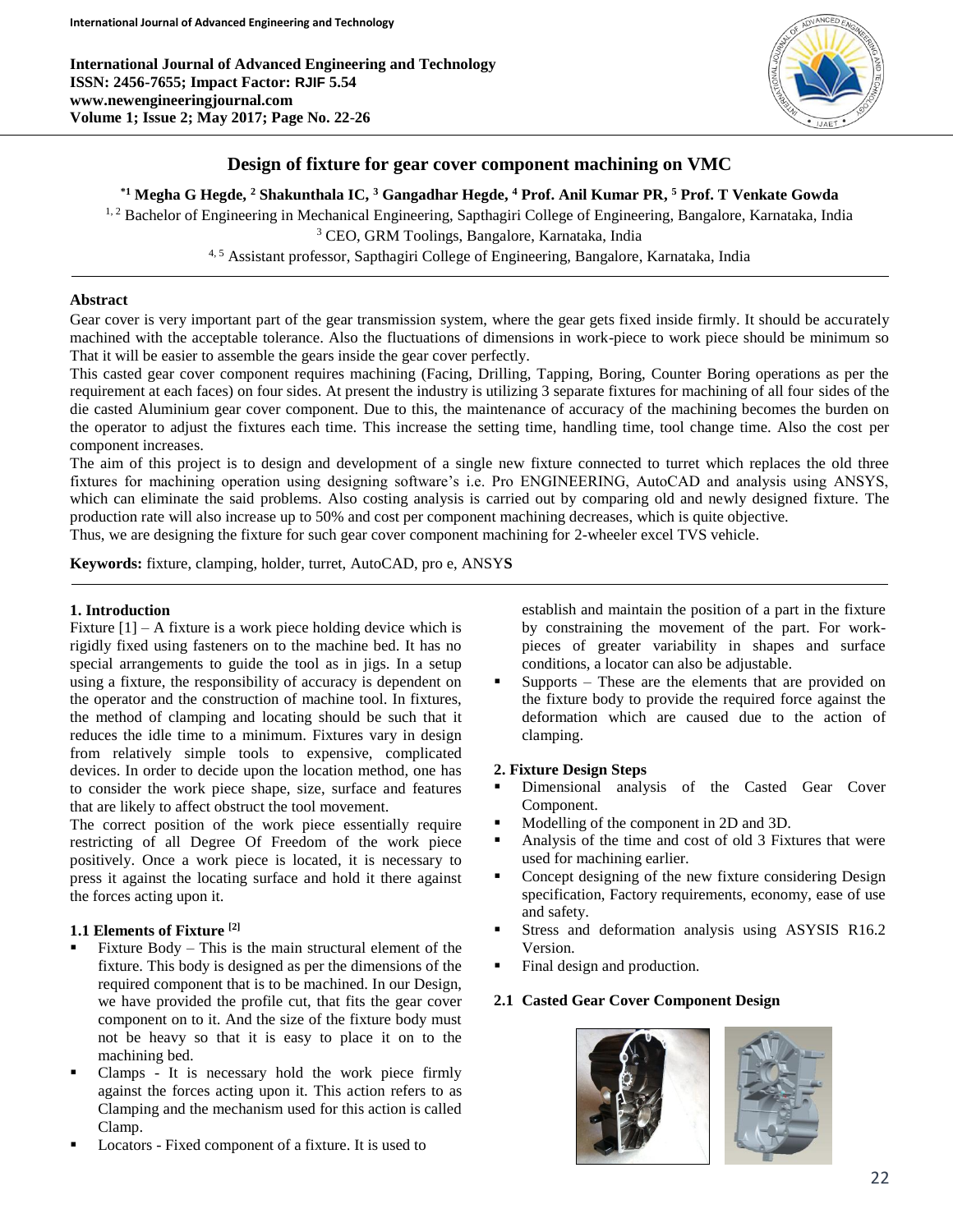

**Fig 1a:** Actual picture. **Fig 1b:** 3D model. **Fig 1c:** 2D AutoCAD Drawing.

## **2.2 Old Fixture Design**

We have used Pro E and AutoCAD software to generate the old fixtures design.



**Fig 2a:** First Fixture



**Fig 2b:** Second Fixture



**Fig 2c:** Third Fixture

#### **2.3 Disadvantages**

- It consumes more machining cycle time.
- Since it use 3 separate fixtures the total fixture cost is high.
- Requires man power for changing the fixtures continuously which becomes a tedious job for a single component machining.
- If the machining is carried out only for one face of the component utilizing single fixture, then the inventory is required for the storage which adds the inventory cost.
- Idle time is high.

# **2.4 New Fixture Design**

We have used Pro E and AutoCAD software to generate the new fixture design.

The fixture is placed on the fixture base profile cut portion. The force of facing, drilling, tapping and boring operations is withstood by the fixture base itself. When the turret is rotated by  $90^\circ$ , the  $2^{nd}$  phase operations i.e. drilling, tapping, spot facing is carried out. For this, the support on the opposite facing is provided to withstand this force. Again at the back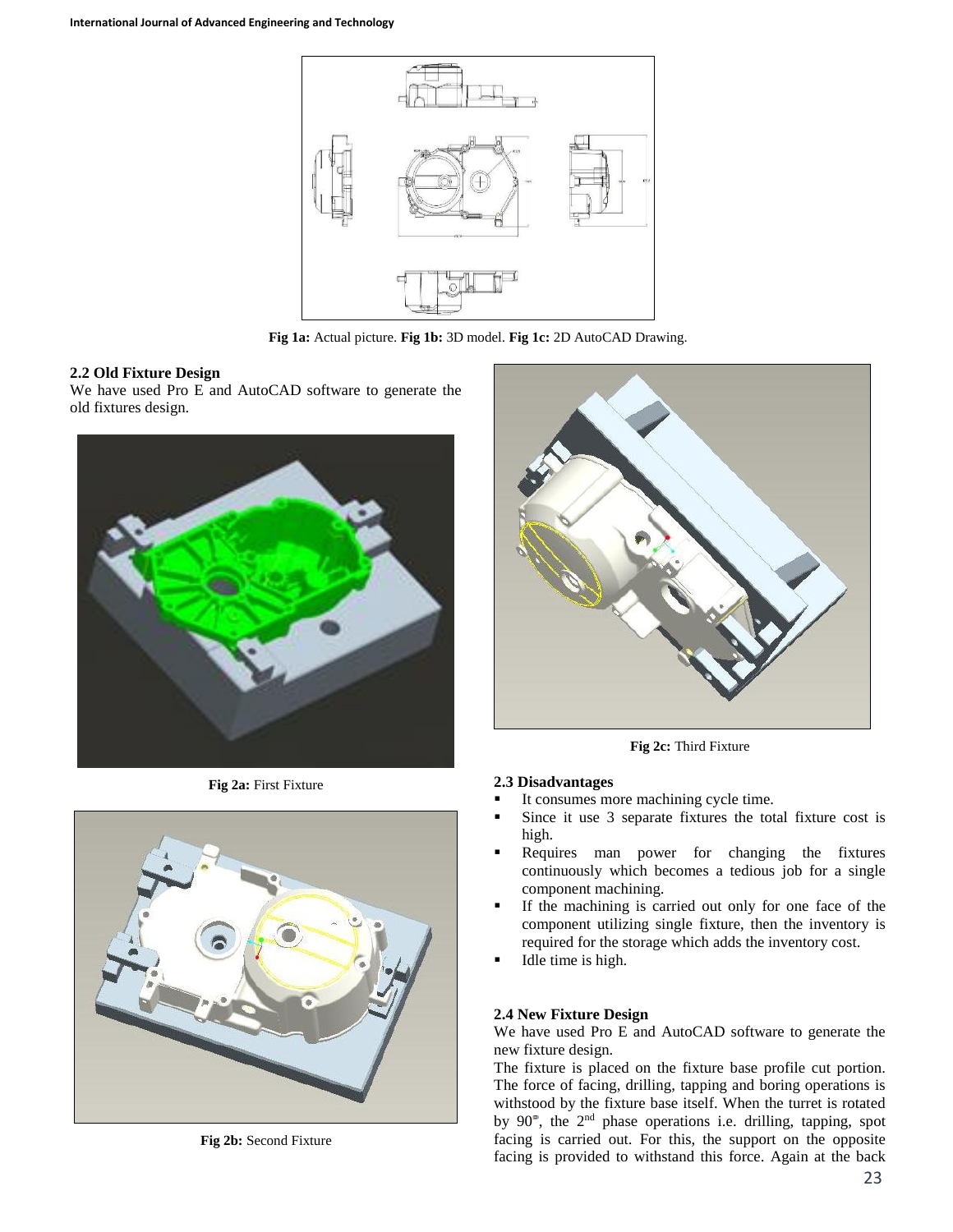side i.e. at  $180^\circ$  from  $1^\text{st}$  face that is one counter boring operation is carried out. For this the clamping force of the clamps is enough to withstand the counter boring force.

This new fixture design utilizes the Turret connection for VMC. The turret is the element that is programmed to rotate the component by rotating fixture.

# **2.5 Components of new design**

 Fixture Base – The fixture base provides base for building the other components and has the groves as per the component design.



**Fig. 3a:** Fixture Base

 $\blacksquare$  Clamps – The new fixture consist of 3 clamps which are mechanically clamped with the aid of spring force provided for the screw.



**Fig 3b:** Clamp

 Holder – This part is provided to attach the fixture body to the turret on one side and bearing on the other side.

This part is provided with a flat surface on one side which helps to locate the fixture at the axis.



**Fig 3c:** Bearing side holder

 Locator – This element is used to locate the fixture part on to the bearing.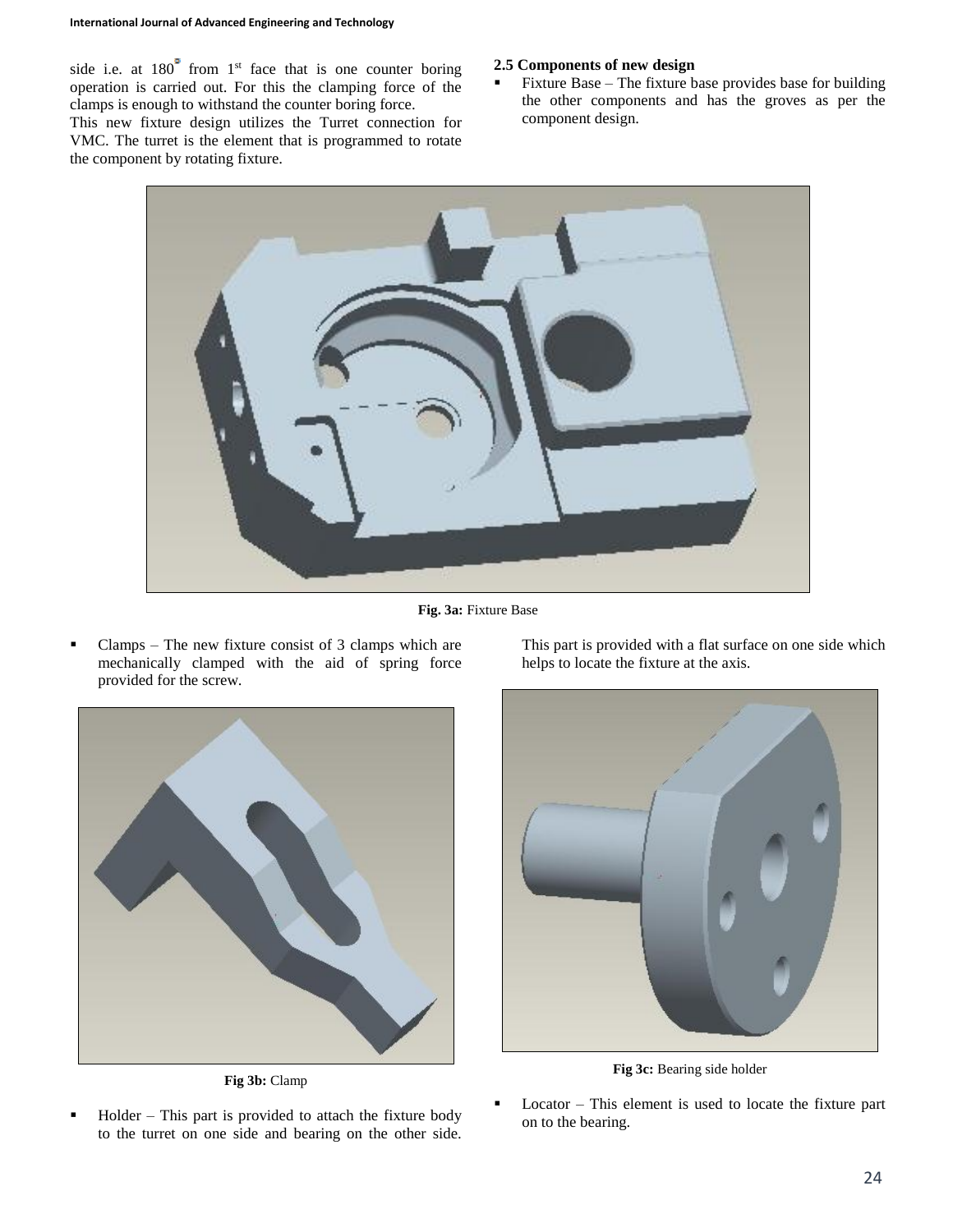

**Fig 3d:** Bearing Locator

 Turret – This is the programmable rotary part that provides required angular rotation of the fixture.



**Fig 3e:** Turret

 Bearing – This is the fixture holding part. This is connected to the fixture and thus supporting the side opposite to the turret.



**Fig. 3f –** Bearing Bracket

# **2.6 Assembly**



**2.7 Advantages**

- Single fixture is used to carry out the complete all faces machining part.
- The cost of the fixture is reduced.
- The time requirement for clamping gets reduced to  $1/3<sup>rd</sup>$ of the time which is being utilized at present.
- Completes all the machining process at single input of component.
- No idle time in between the machining operations.
- Cost per component manufacturing is less.
- $\blacksquare$  The production rate is increased up to 50 %.

# **2.8 Final Design**

The final design is included the new design and machine table. The final design eliminates all disadvantages in the old design and will enhance the production because the time is reduced. Also the cost per component manufactured decreases.

**Fig 4a:** Assembly without machine bed